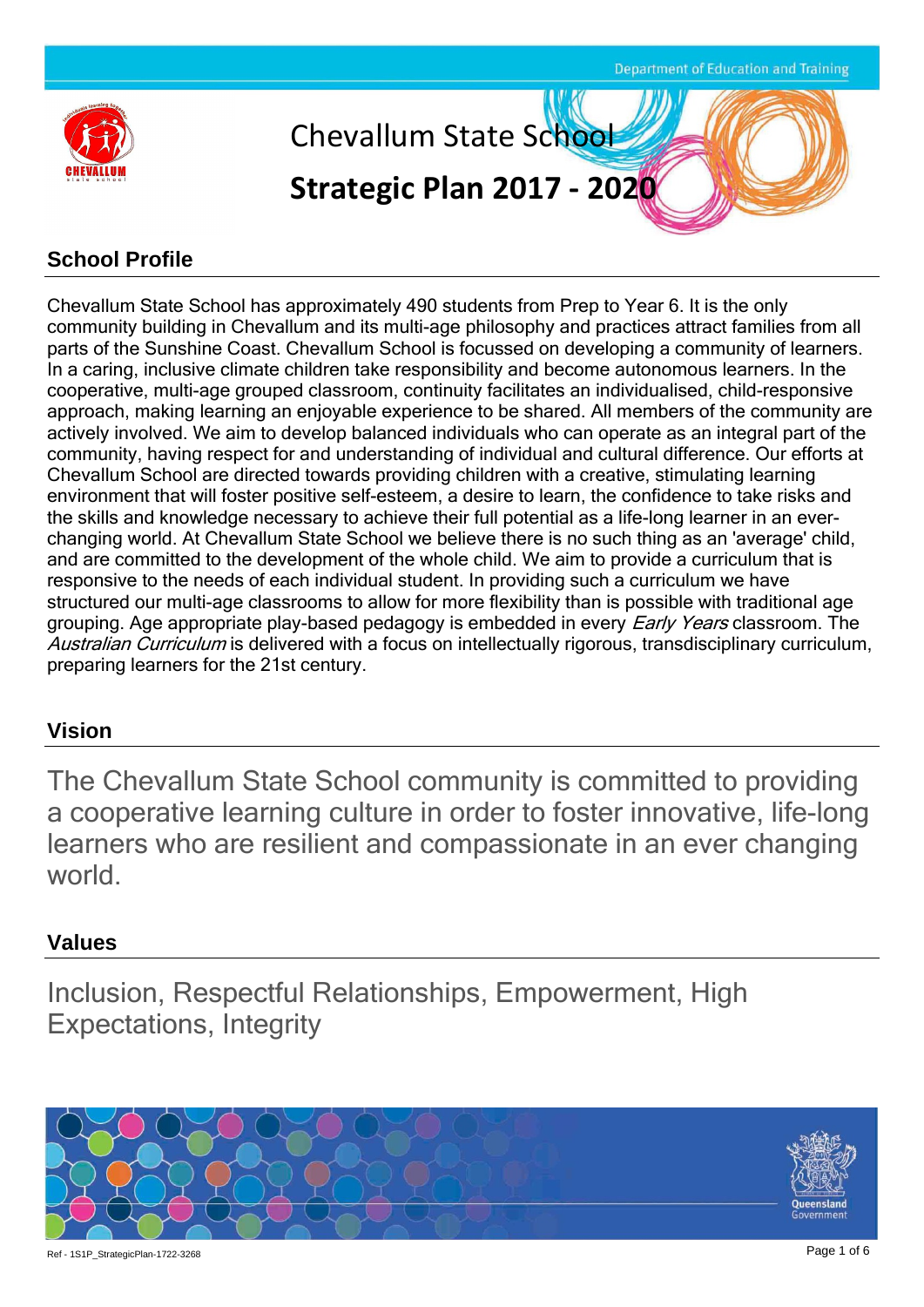

**VK** Chevallum State School

# **Strategic Plan 2017 - 2020**

### **Improvement Priorities**

| <b>Sucessful learners</b>                                                                                                  |              |              |              |              |  |
|----------------------------------------------------------------------------------------------------------------------------|--------------|--------------|--------------|--------------|--|
| <b>Success indicators</b>                                                                                                  |              |              |              |              |  |
| 1. Authentic student-centred learning                                                                                      |              |              |              |              |  |
| 2. Teacher/student feedback loops including individual goal setting                                                        |              |              |              |              |  |
| 3. Regular PLT meetings on student data analysis                                                                           |              |              |              |              |  |
| 4. ICT connectivity and computer-student ratios                                                                            |              |              |              |              |  |
| 5. 3 tiers of targeted student intervention                                                                                |              |              |              |              |  |
| 6. Systemic, school-based and individual assessment data trends                                                            |              |              |              |              |  |
| 7. Audited whole school curriculum yearly overviews and unit plans                                                         |              |              |              |              |  |
| 8. Relational data findings                                                                                                |              |              |              |              |  |
| 9. Student SOS data findings                                                                                               |              |              |              |              |  |
| 10. Annual School Budget allocations and priorities                                                                        |              |              |              |              |  |
| 11. Extra-curricular programs and initiatives                                                                              |              |              |              |              |  |
| <b>Strategies</b>                                                                                                          | 2017         | 2018         | 2019         | 2020         |  |
| Retain multi-age co-operative learning structures                                                                          | $\checkmark$ | ✓            | ✓            | ✓            |  |
| Establish and maintain effective relationships through multi-age Family groupings of a 2-<br>3 year span                   | ✓            | ✓            | ✓            | $\checkmark$ |  |
| Maintain a safe and supportive school environment under-pinned by the principles of<br><b>Restorative Practices</b>        | ✓            | ✓            | $\checkmark$ | ✓            |  |
| Implement targeted differentiated programs                                                                                 | ✓            | $\checkmark$ | $\checkmark$ | $\checkmark$ |  |
| Establish a whole school, high quality and systematic approach to enacting the<br>Australian Curriculum from Prep - Year 6 | ✓            | ✓            | $\checkmark$ | $\checkmark$ |  |
| Engage students through purposeful, age-appropriate pedagogies                                                             | ✓            | $\checkmark$ | $\checkmark$ | ✓            |  |
| Establish and communicate learning goals, track student progress and celebrate<br>success                                  |              |              |              |              |  |
| Provide digital infrastructure, tools, resources and spaces to meet the demands of 21st<br>century students' learning      |              |              | ✓            |              |  |
| Foster and promote extra-curricular programs and activities to enhance student learning<br>and well-being                  | ✓            | ✓            | $\checkmark$ | ✓            |  |
| Align budget and resource allocation with school pedagogy                                                                  | ✓            | $\checkmark$ | $\checkmark$ | $\checkmark$ |  |

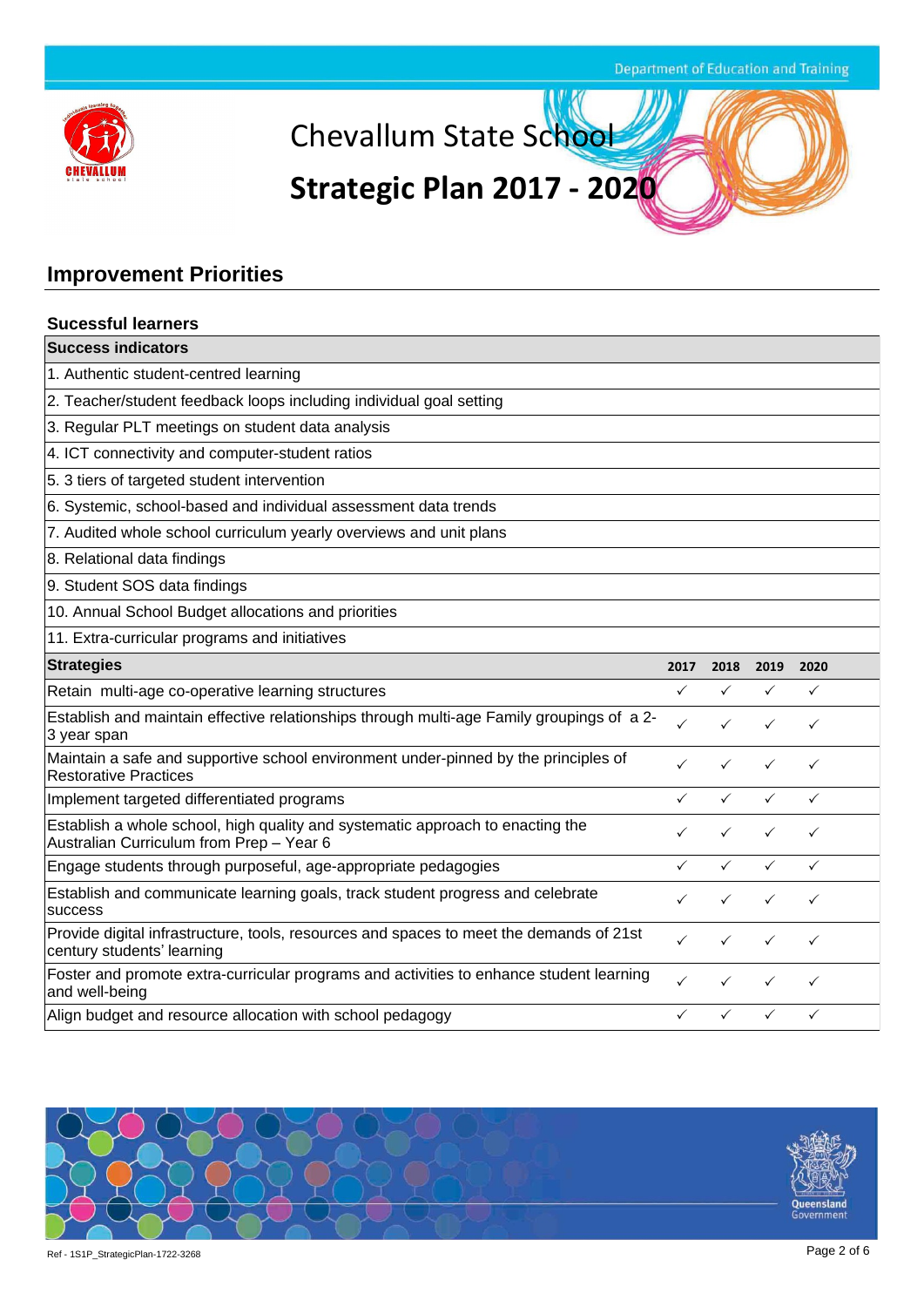

**VK** Chevallum State School

# **Strategic Plan 2017 - 2020**

### **Improvement Priorities**

| <b>Quality teaching</b>                                                                                                     |              |              |              |              |  |  |
|-----------------------------------------------------------------------------------------------------------------------------|--------------|--------------|--------------|--------------|--|--|
| <b>Success indicators</b>                                                                                                   |              |              |              |              |  |  |
| 1. Distributive Leadership Model                                                                                            |              |              |              |              |  |  |
| 2. Teacher designed multi-age curriculum                                                                                    |              |              |              |              |  |  |
| 3. Embedded ICT practices                                                                                                   |              |              |              |              |  |  |
| 4. Regular data inquiry cycles conducted by Professional Learning Teams                                                     |              |              |              |              |  |  |
| 5. Established collaborative norms and structures                                                                           |              |              |              |              |  |  |
| 6. Timetabled Instructional Rounds                                                                                          |              |              |              |              |  |  |
| 7. Regular formal teacher observations to provide professional feedback                                                     |              |              |              |              |  |  |
| 8. Systematic teacher moderation of common standard-based assessment tasks                                                  |              |              |              |              |  |  |
| 9. Current Developing Performance Plans for all staff                                                                       |              |              |              |              |  |  |
| 10. Research-based educational practices                                                                                    |              |              |              |              |  |  |
| 11. A school budget that reflects professional development as a high priority                                               |              |              |              |              |  |  |
| 12. SOS staff data findings                                                                                                 |              |              |              |              |  |  |
| <b>Strategies</b>                                                                                                           | 2017         | 2018         | 2019         | 2020         |  |  |
| Establish and uphold leadership roles and responsibilities within our professional<br>learning community                    | ✓            | ✓            | ✓            | ✓            |  |  |
| Sustain a trained team of Cognitive Coaches to mentor and support teachers in<br>developing their professional practice     | ✓            | ✓            | $\checkmark$ | $\checkmark$ |  |  |
| Build staff capability through implementation of a whole school Art and Science of<br><b>Teaching Pedagogical framework</b> | ✓            | ✓            | $\checkmark$ | ✓            |  |  |
| Retain and continue to promote co-operative teaching                                                                        | ✓            | ✓            | $\checkmark$ | $\checkmark$ |  |  |
| Support and enhance teachers' skills, knowledge and abilities in embedding ICT into                                         |              |              |              | ✓            |  |  |
| learning                                                                                                                    | ✓            | ✓            | ✓            |              |  |  |
| Sustain a collaborative culture                                                                                             | $\checkmark$ | $\checkmark$ | $\checkmark$ | $\checkmark$ |  |  |
| Develop data literacy through Professional Learning Teams                                                                   | $\checkmark$ | $\checkmark$ | $\checkmark$ | $\checkmark$ |  |  |
| Maintain authentic assessment practices and feedback systems                                                                | $\checkmark$ | ✓            | ✓            | $\checkmark$ |  |  |
| Mandate a Professional Development Plan for all staff and an Induction plan for all new<br>staff to the school              | ✓            | ✓            | ✓            | $\checkmark$ |  |  |

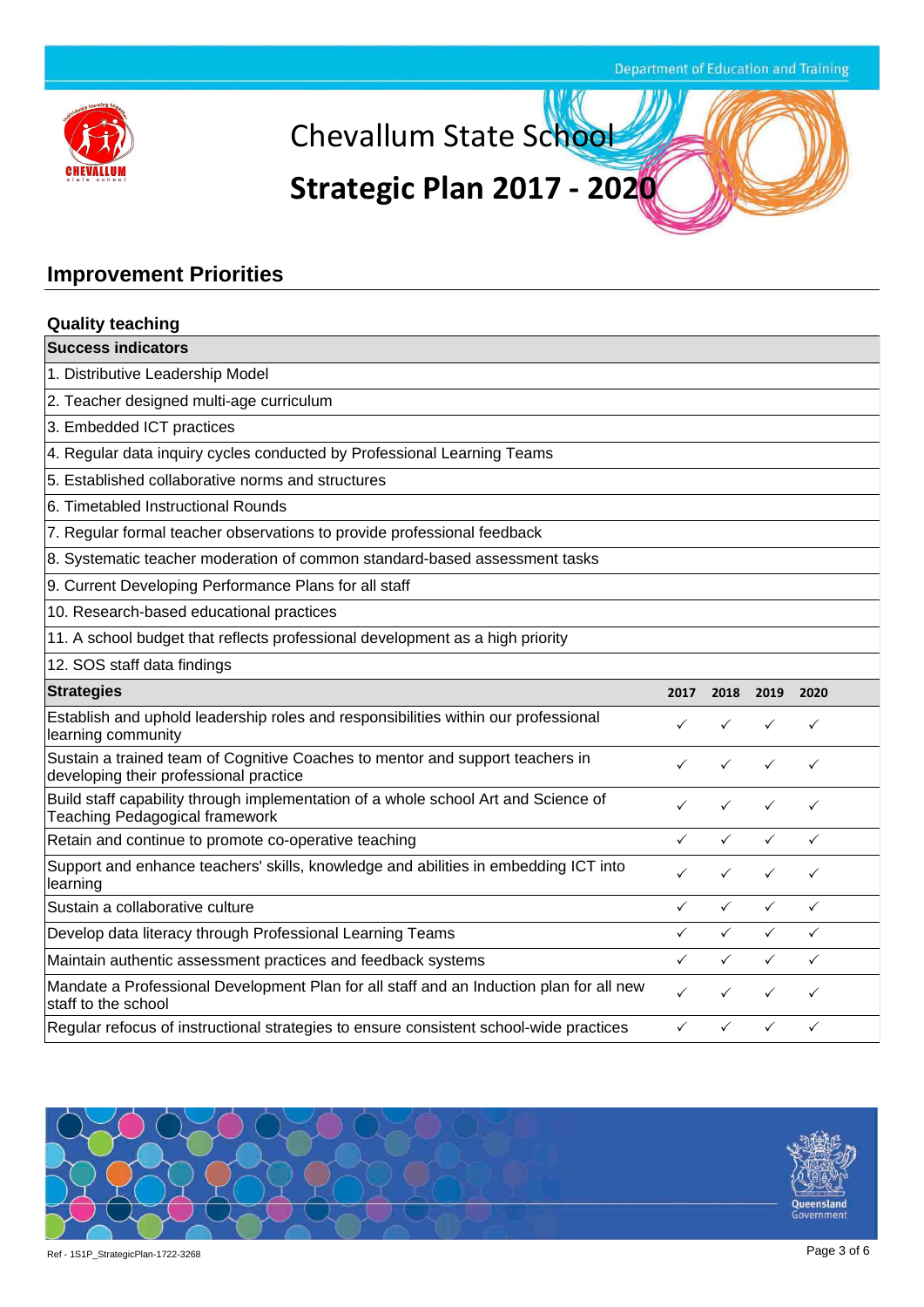

Chevallum State School

# **Strategic Plan 2017 - 2020**

### **Improvement Priorities**

| <b>Local decision making</b>                                                                        |              |              |              |              |
|-----------------------------------------------------------------------------------------------------|--------------|--------------|--------------|--------------|
| <b>Success indicators</b>                                                                           |              |              |              |              |
| 1. Longstanding business and community partnerships                                                 |              |              |              |              |
| 2. Successful Prep and High School transition programs                                              |              |              |              |              |
| 3. Parent and community feedback including SOS data findings                                        |              |              |              |              |
| 4. P & C policy endorsement, fund raising and business outcomes                                     |              |              |              |              |
| 5. Parent attendance at school community events and programs                                        |              |              |              |              |
| 6. Student school attendance data                                                                   |              |              |              |              |
| 7. Patronage of school communication and promotion policies                                         |              |              |              |              |
| 8. Student enrolment retention                                                                      |              |              |              |              |
| <b>Strategies</b>                                                                                   | 2017         | 2018         | 2019         | 2020         |
| Retain multi-age organisational philosophy and structures                                           | ✓            | $\checkmark$ | $\checkmark$ | $\checkmark$ |
| Facilitate effective communication between school and community                                     | ✓            | $\checkmark$ | $\checkmark$ | $\checkmark$ |
| Create professional networks to connect and collaborate with other educators                        |              |              | ✓            | $\checkmark$ |
| Establish a highly functioning and supportive Parents and Citizens association                      | $\checkmark$ | $\checkmark$ | $\checkmark$ | $\checkmark$ |
| Promote high levels of parent involvement in whole school and classroom programs and<br>initiatives |              |              |              |              |
| Build capacity to partner with local businesses, community and industry networks                    |              |              |              | ✓            |
| Promote opportunities to ensure successful transition to Chevallum Prep and feeder high<br>schools  | $\checkmark$ |              |              | ✓            |
| Develop and promote parent education programs to support student learning                           | ✓            | ✓            | $\checkmark$ | $\checkmark$ |
| Endorse and enact a proactive Attendance Policy                                                     |              |              |              | ✓            |
| Promote school events and profile through a public relations communication strategy                 | ✓            | $\checkmark$ |              | ✓            |

### **School Improvements**

| <b>Improvement Name</b>       | Description                                                                                                                                                                                                                |
|-------------------------------|----------------------------------------------------------------------------------------------------------------------------------------------------------------------------------------------------------------------------|
| Inclusive Education Practices | Embed differentiation strategies and programs within each classroom to cater for the<br>ability levels and optimal learning for all students.                                                                              |
|                               | Co-operative Learning Structures  Based on Kagan cooperative learning structures. These structures are designed to<br>promote student interaction to maximize cooperation, communication, and active<br>engagement by all. |

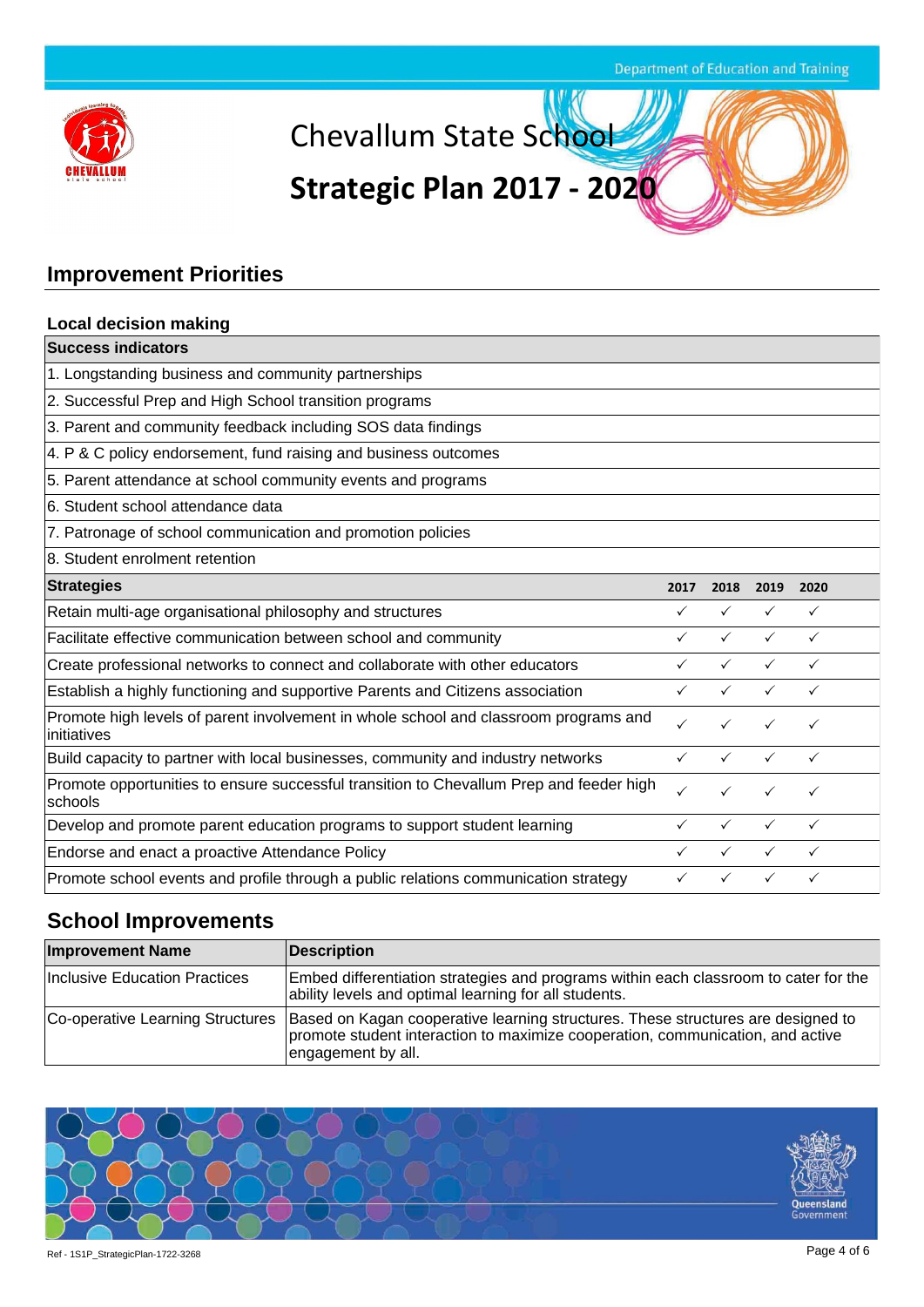

**V'K** Chevallum State School

## **Strategic Plan 2017 - 2020**

| <b>Learning Support Programs</b>                  | Tailored, targeted literacy and numeracy programs including Prep oracy program,<br>Year 1 and 2 Intensive reading program. The Master Teacher and LaN:ST design<br>and monitor these programs to ensure improvement of student outcomes.                                                                                                                                                                                                                                                                                                                                                                               |
|---------------------------------------------------|------------------------------------------------------------------------------------------------------------------------------------------------------------------------------------------------------------------------------------------------------------------------------------------------------------------------------------------------------------------------------------------------------------------------------------------------------------------------------------------------------------------------------------------------------------------------------------------------------------------------|
| <b>Restorative Practices</b>                      | Chevallum's Responsible Behaviour Plan is underpinned by Restorative Practices<br>philosophy. Restorative Practices encourage reflection on behaviour, personal<br>acknowledgement of behaviour and choices made and the building of positive<br>relationships.                                                                                                                                                                                                                                                                                                                                                        |
| <b>Student Well-being Programs</b>                | The student well-being programs on offer include Rock and Water, choir, drumming,<br>peer mentoring as well as, ongoing one-to-one pastoral care. The continuing<br>employment of a school Youth Worker and introduction of a Student Engagement<br>Officer support our student well-being programs.                                                                                                                                                                                                                                                                                                                   |
| <b>Student Leadership Programs</b>                | Our Year 6 Leadership Program is implemented through Sunday Creek/Bilai<br>Environmental Outdoor Education Program - leadership camp and leadership days.<br>Year Six leadership roles and responsibilities include School Ambassadors, cultural,<br>library and environmental leaders and sports captains. Successful high school<br>transition programs include feeder high school orientation sessions for parents and<br>students.                                                                                                                                                                                 |
| Early Years Play-based Learning                   | Thinking Play is an intellectually rigorous, play-based curriculum that is offered in all<br>Prep/Year one classrooms. It reflects real life, which embeds child and community<br>partnerships, to enhance optimal<br>development during the early years of schooling.                                                                                                                                                                                                                                                                                                                                                 |
| Inquiry-based learning                            | Chevallum School curriculum units are under-pinned by an inquiry-based learning<br>approach. Each unit starts by posing questions, problems or scenarios—rather than<br>simply presenting established facts or portraying a smooth path to knowledge. The<br>teacher is the facilitator in the process.                                                                                                                                                                                                                                                                                                                |
| LOTE Italian (Prep to Year 6)                     | Prep to Year 6 students receive twice weekly Italian lessons. The emphasis is on<br>learning Italian in a holistic way, with students engaged in comprehending (listening,<br>reading and sociocultural understanding) and composing (speaking, writing and<br>sociocultural understanding).                                                                                                                                                                                                                                                                                                                           |
| <b>Extra Curricula Music Programs</b>             | During the year the students are involved in many public performances and concerts<br>including Nambour Eisteddfod, school concerts and performances. Students Year 4-6<br>are eligible to participate in instrumental music - Strings and Wind/Percussion.<br>The Smart Strings program (funded by the school) affords all year 3 students the<br>opportunity to learn to play violin so that they can then make an informed choice<br>about entering the instrumental music program in Year 4. On offer are many interest<br>based-music programs including junior and senior choir, recorder band and rock<br>band. |
| <b>Sustainability Programs</b>                    | Sustainability at Chevallum SS is embedded into the curriculum and is enhanced by<br>fortnightly kitchen and garden lessons for Year 4-6. The school has a strong day-to-<br>day focus on recycling programs (e.g. STARS recycling program) and practices (e.g.<br>litter free lunchboxes.)                                                                                                                                                                                                                                                                                                                            |
| Stephanie Alexander Kitchen and<br>Garden Program | A teacher-delivered model where kitchen and garden classes (Year 4-6) are<br>supported by extra staff and parent volunteers. Students receive one garden and one<br>kitchen lesson per fortnight. The life long learning outcomes of the program is to<br>understand how fresh, healthy sustainable produce moves from the garden to the<br>plate.                                                                                                                                                                                                                                                                     |

Queensland<br>Government